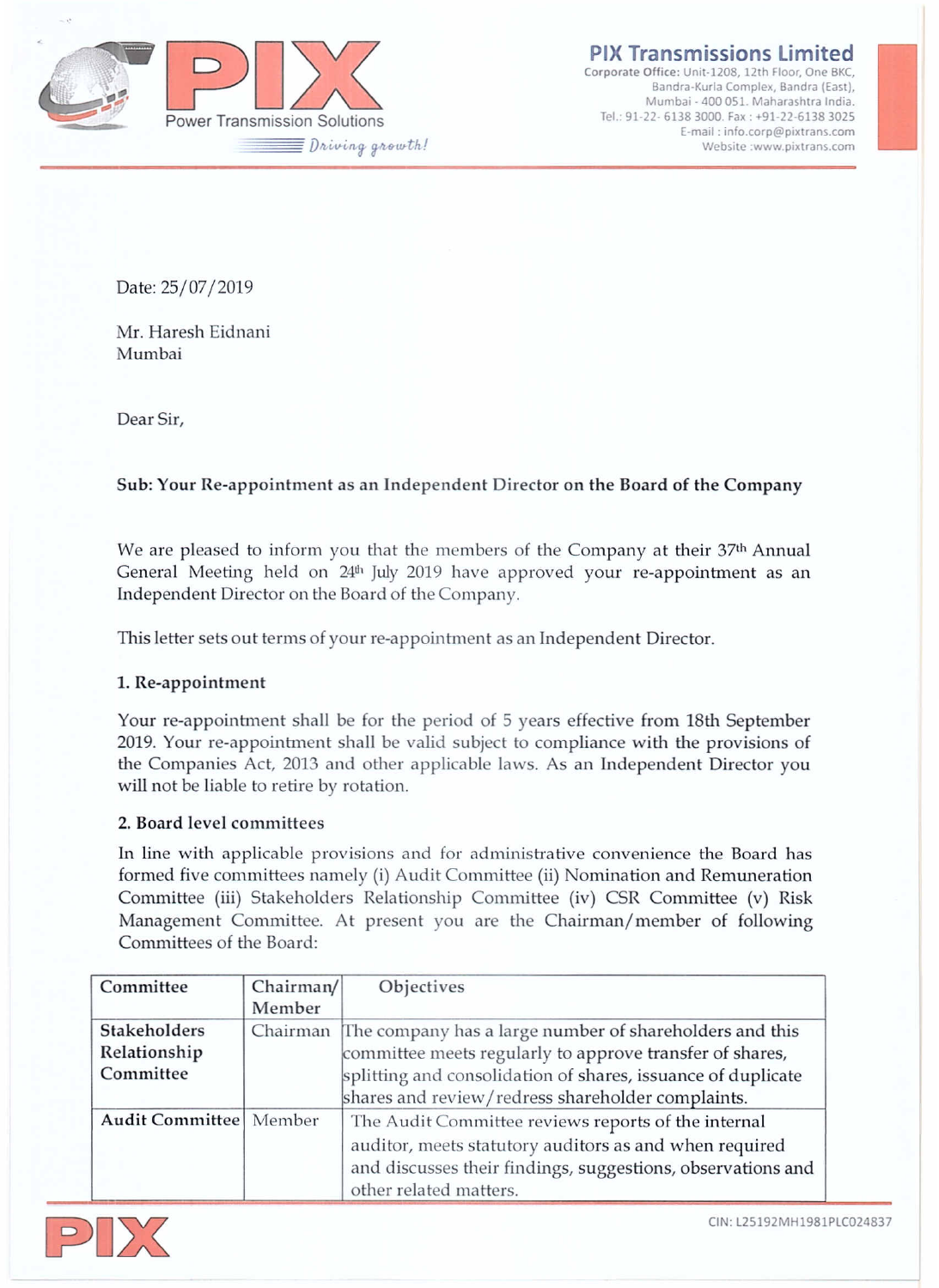

**Corporate Office: Unit-120B, 12th Floor, One BKe, Bandra-Kurla Complex, Sandra (East), Mumbai - 400 051. Maharashtra India.** Tel: 91-22- 6138 3000. Fax: +91·22·6138 3025 **E-mail: [info.corp@pixtrans.com](mailto:info.corp@pixtrans.com) ISSIONS Limited**<br> **I**-1208, 12th Floor, One BKC,<br>
Iurla Complex, Bandra (East),<br>
400 051. Maharashtra India.<br>
200. Fax : +91-22-6138 3025<br>
ail : info.corp@pixtrans.com<br>
Website [:www.pixtrans.com](http://:www.pixtrans.com)

| Nomination and<br>Remuneration<br>Committee | Member | Nomination and Remuneration committee formulates the<br>policy for appointment of Executive, Non-Executive and<br>Independent Directors to the Board, determines/recommend<br>all elements of remuneration package of all the Executive<br>Directors, i.e. salary, benefits, bonuses, stock options,<br>pension etc. on the basis of adopted policy. It also carries out<br>evaluation of each Directors performance and performance |
|---------------------------------------------|--------|--------------------------------------------------------------------------------------------------------------------------------------------------------------------------------------------------------------------------------------------------------------------------------------------------------------------------------------------------------------------------------------------------------------------------------------|
|                                             |        | of the Board as a whole.                                                                                                                                                                                                                                                                                                                                                                                                             |

## 3. Role & duties

- A. Your role and duties as an Independent Director would be as provided in the Companies Act, 2013 read with other applicable laws / rules / agreements.
- B. There are certain duties prescribed for all Directors which are fiduciary in nature. As member of the Board you along with the other Directors will be collectively responsible for such duties as under:
	- i. You shall act in good faith in order to promote the objects of the company for the benefit of its members as a whole, and in the best interests of the company, its employees, the shareholders, the community and for the protection of environment.
	- ii. You *shall* exercise your duties with due and reasonable care, skill and diligence and shall exercise independent judgment.
	- iii. You shall not involve in a situation in which you may have a direct or indirect interest that conflicts, or possibly may conflict, with the interest of the company.
	- iv. You shall not achieve or attempt to achieve any undue gain or advantage either to yourself or to your relatives, partners, or associates.
- C. As an Independent director you shall abide by the Code of Independent Directo as enumerated under Schedule IV of the Companies Act, 2013. For your reference Schedule IV is attached herewith this letter.
- D. As an Independent Director you shall provide guidance in the area of your expertise. You are expected to devote sufficient time for performance of role and duties as an Independent Director.